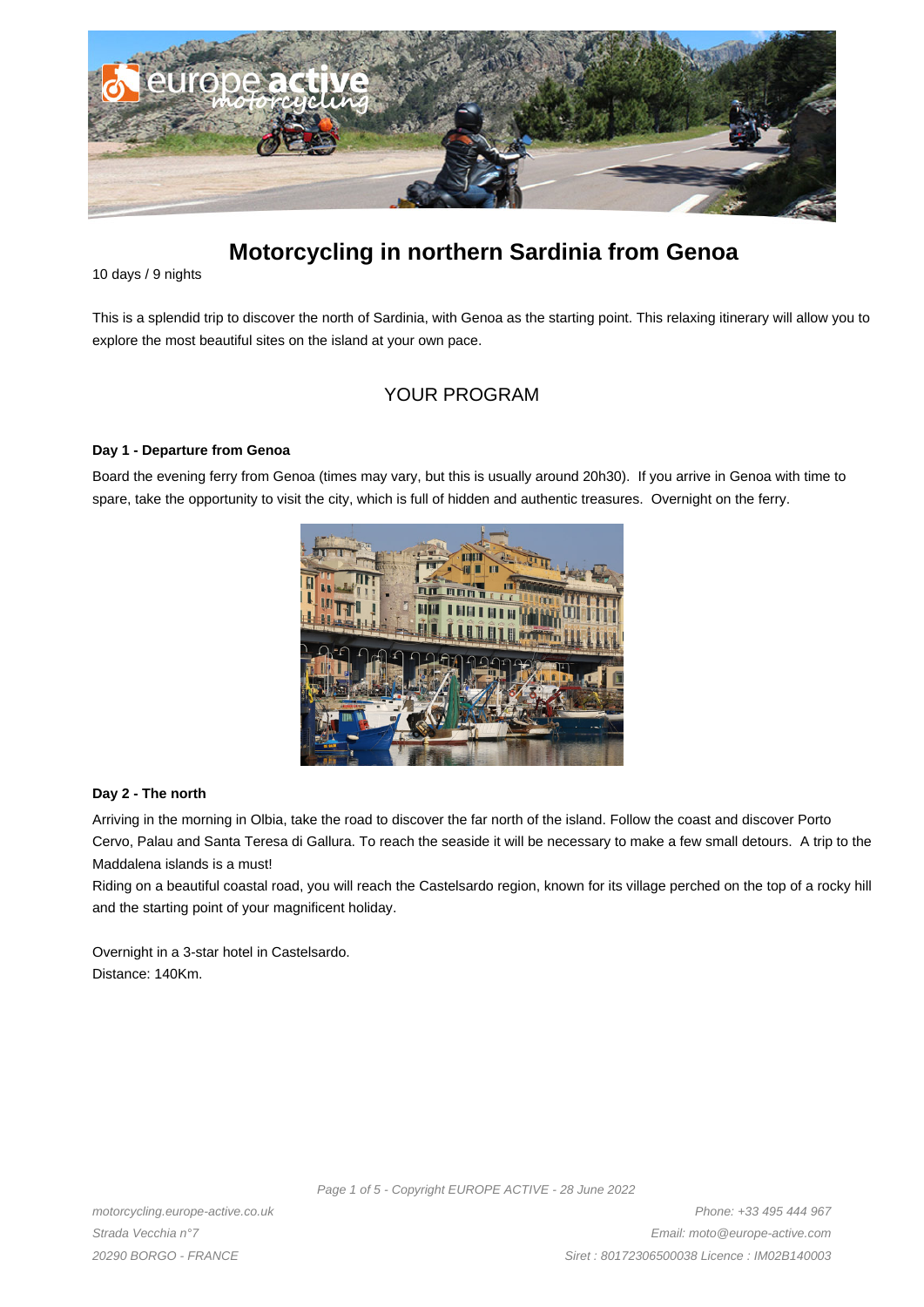



#### **Day 3 - The charming west**

After breakfast, it's time to hit the road. Weave your way through charming Sardinian villages. Pass by some old churches, beautiful lakes and even a sea cave. Finish in a charming village on the west coast. Visit the historic centre or enjoy the hotel swimming pool.

Overnight in a 3-star hotel in Tresnuraghes. Distance: 140Km.

#### **Day 4 - Rest day in Tresnuraghes**

A day of rest in the Tresnuraghes region. Take the opportunity to relax and observe Sardinian life. If you are eager to get back in the saddle, make sure you check out the amazing site of Tharros a little further south!

#### **Day 5 - Mountain crossing**

After breakfast you will ride east to cross the island. Enter the least visited regions of Sardinia, filled with fascinating landscapes. The Nuraghes (Sardinia's ancient megalithic edifices) can be seen in plenty, reminding you of how ancient the land and its culture really are. Reach Aritzo village for the evening.

Overnight stay and dinner in a typical 4-star hotel in Aritzo.

Distance: 149Km



Page 2 of 5 - Copyright EUROPE ACTIVE - 28 June 2022

motorcycling.europe-active.co.uk Strada Vecchia n°7 20290 BORGO - FRANCE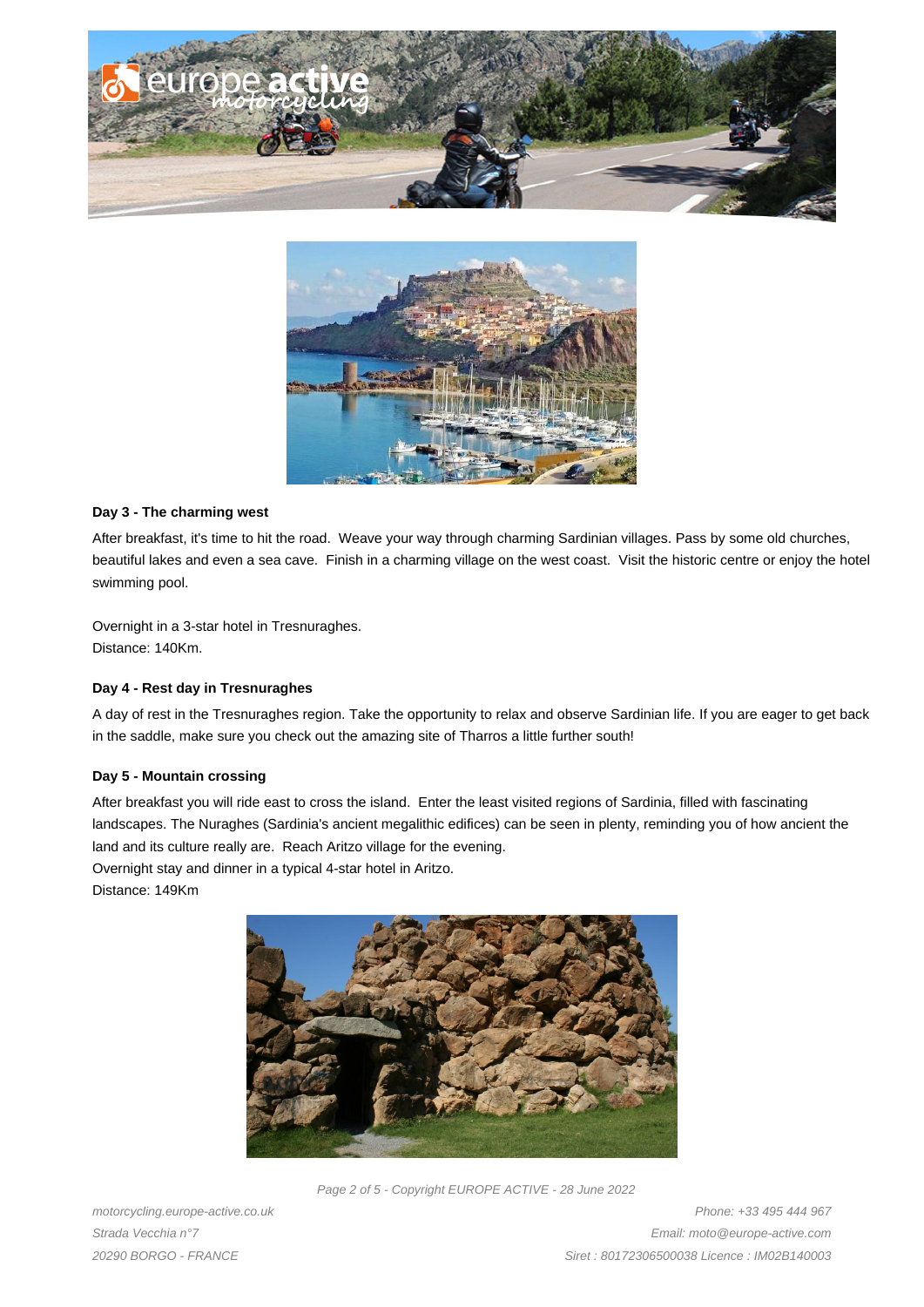

#### **Day 6 - Towards the eastern coast**

Today you will finish your crossing of the island to reach the east coast. Ride across the high plateaus, perhaps coming across some wild horses. Arrive at Cala Gonone on the coast, your stopover for two nights.

Overnight in a 3-star hotel in Cala Gonone. Distance: 200Km

#### **Day 7 - Orgosolo and the gulf of Orosei**

There are two options for today:

Make a loop to visit Orgosolo, famous for its frescoes that cover a good proportion of the houses in this small village. If you prefer to rest you can enjoy the beach. Take a boat trip within the Gulf of Orosei, which harbours some of the most beautiful beaches on the island.

Overnight stay in your hotel in Cala Gonone.

Distance: 125Km



#### **Day 8 - The billionaires' road.**

Today you will ride back to the north of the island, following the coast for the majority of the time. It's time to discover a different, more touristy and lively Sardinia, with its splendid white sandy beaches. Overnight in a 3-star hotel in Arzachena.

Distance: 130Km

#### **Day 9 - Last day in Sardinia**

Your last day is to be scheduled according to your departure time. Olbia can be reached quickly (in about 20 minutes). If you have the time, visit the splendid Maddalena archipelago.

Boarding is usually at the end of the afternoon, with the night on the ferry.

Page 3 of 5 - Copyright EUROPE ACTIVE - 28 June 2022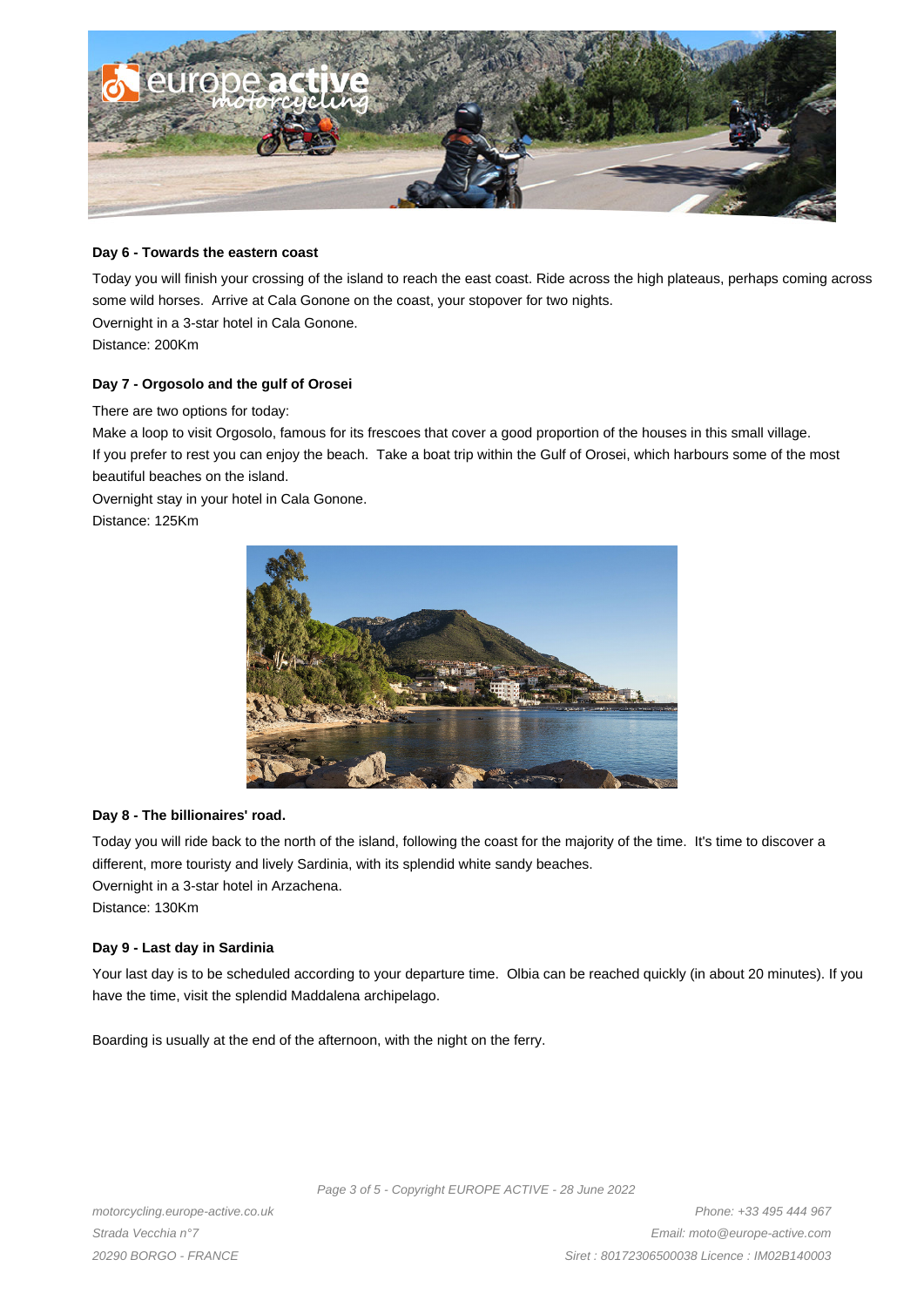



#### **Day 10 - End of trip**

Your arrival in Genoa marks the end of your motorcycle holiday in Sardinia.

## Additional information

#### **TARIFFS**

Price from 1050 euros per person.

#### **OPTIONS**

Single room supplement : 320 euros per person. High season (July - August) supplement per person : 180 euros per person.

#### **INCLUDED**

Nights in three and four star hotels The breakfasts 1 typical dinner Return ferry crossing from Genoa to Olbia in a private cabin The travel dossier including maps and road book Local assistance

### **NOT INCLUDED**

Transfers not included in the program Insurance Drinks and meals not mentioned above The motorcycle, any repairs, fines Possible tourist taxes Site visits Optional activities on the program Personal expenses

Page 4 of 5 - Copyright EUROPE ACTIVE - 28 June 2022

motorcycling.europe-active.co.uk Strada Vecchia n°7 20290 BORGO - FRANCE